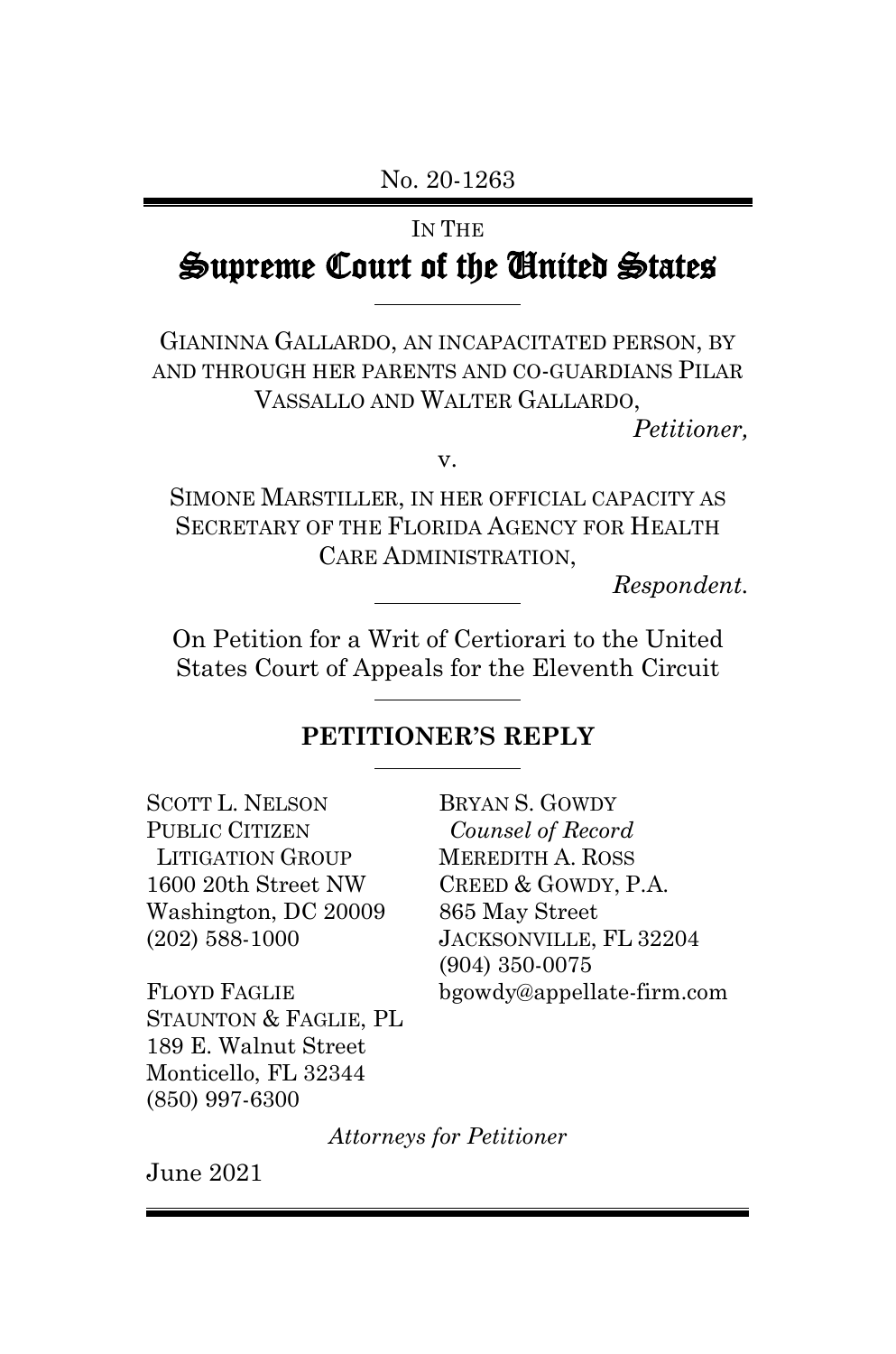# TABLE OF CONTENTS

## Page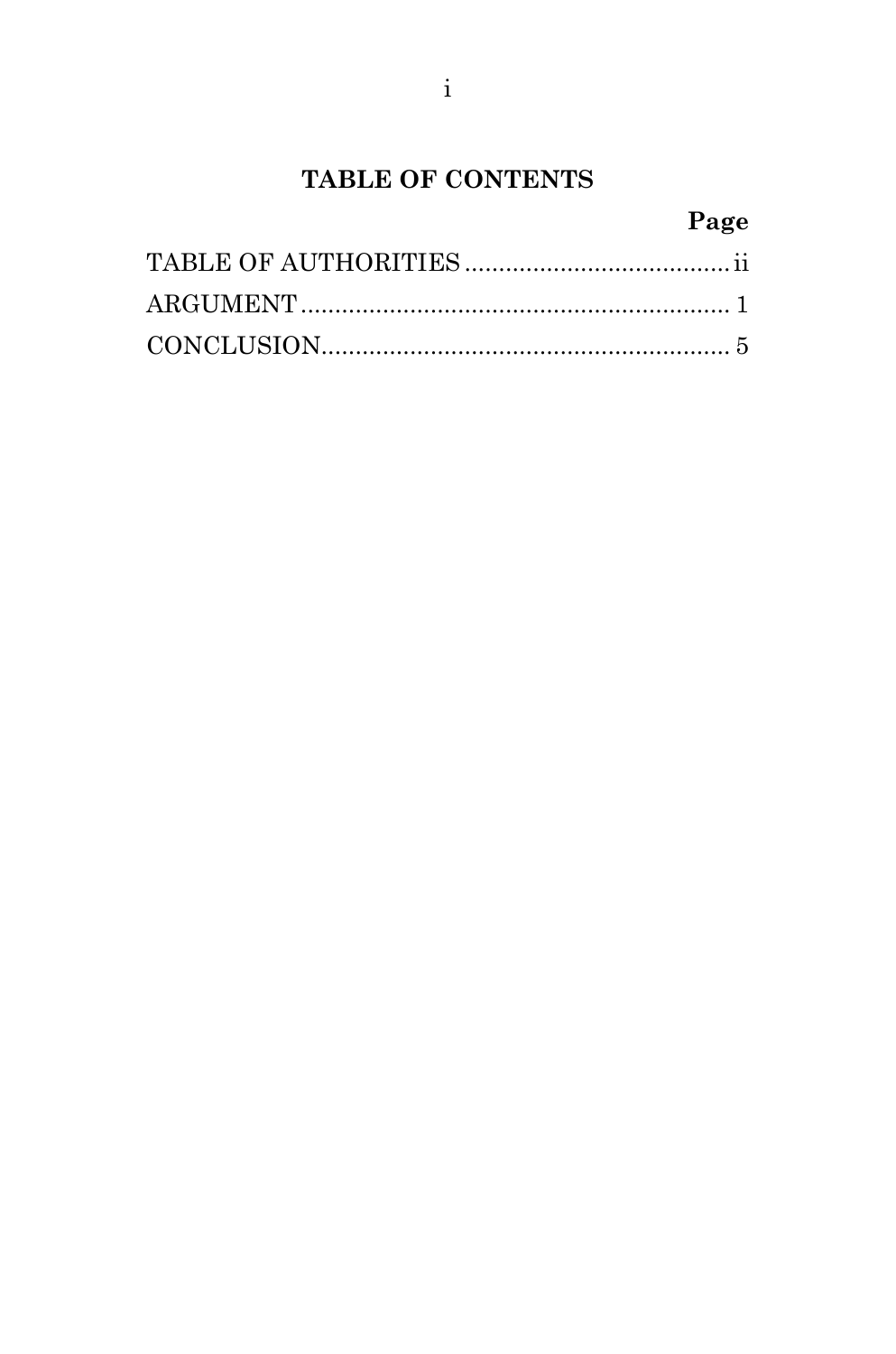### **TABLE OF AUTHORITIES**

| Cases                                           | Page(s) |
|-------------------------------------------------|---------|
| Ark. Dep't of Health & Human Servs. v. Ahlborn, |         |
| Doe v. Vt. Office of Health Access,             |         |
| E.M.A. ex. rel. Plyler v. Cansler,              |         |
| Giraldo v. Agency for Health Care Admin.,       |         |
| Wos v. E.M.A. ex rel. Johnson,                  |         |

## **Statutes**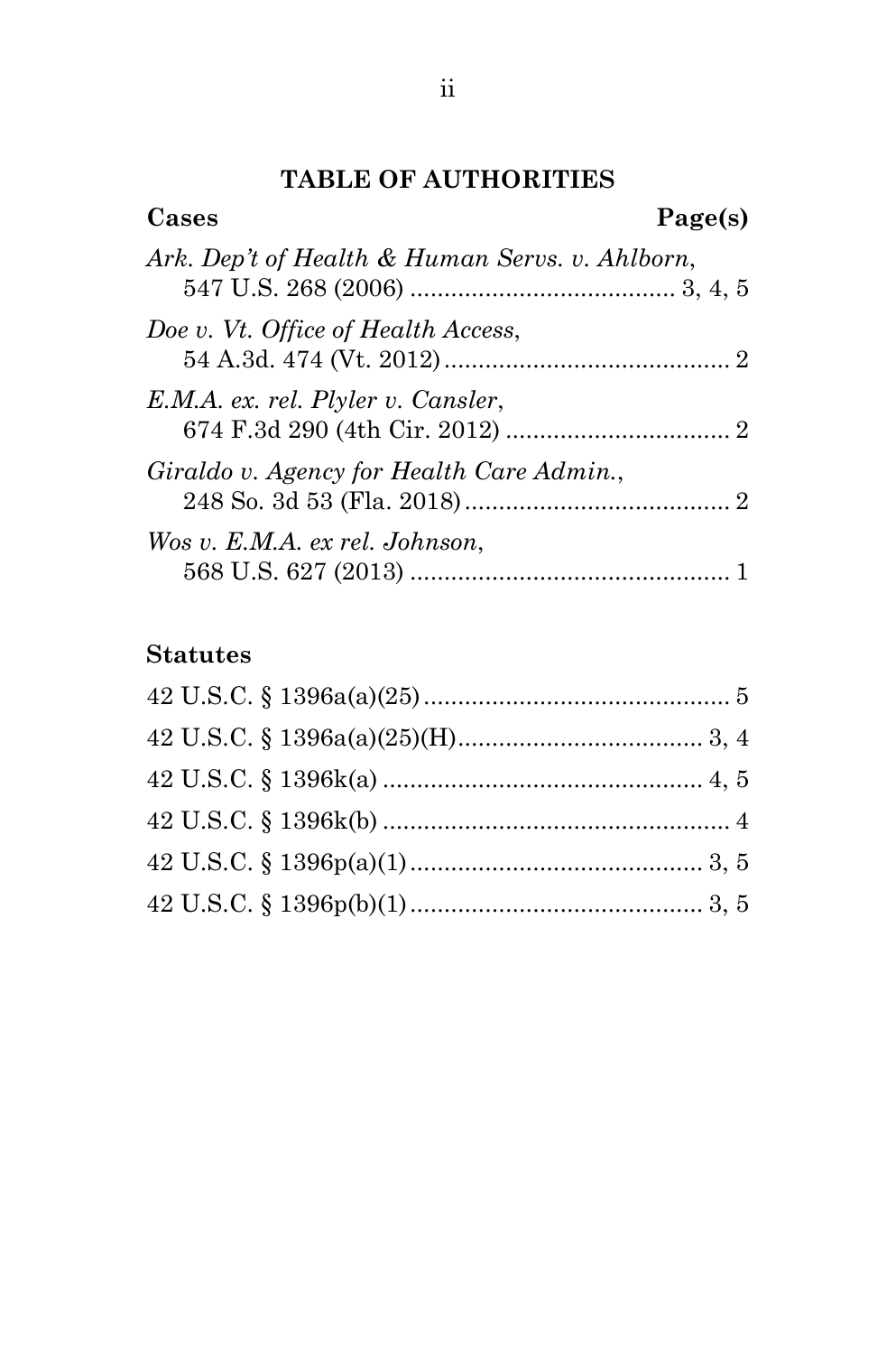### **ARGUMENT**

Respondent, the Florida agency that administers the state's Medicaid program, has agreed that this Court should grant the petition for a writ of certiorari and resolve the important question presented. Resp. 23. Florida recognizes the direct conflict between the Eleventh Circuit and the Florida Supreme Court, the split among the lower federal and state courts, and the exceptional importance of the question presented. Resp. 13–17. And Florida's merits defense of the Eleventh Circuit's decision below—claiming that court "reach[ed] the right result" for the wrong reasons (Resp. 20)—reinforces that certiorari should be granted.

1. In lockstep with petitioner, Florida correctly reports that an "untenable" split exists between its state high court and the federal court of appeals exercising jurisdiction over it. Resp. 13; *accord* Pet. 15–16, 21– 22. Thus, Florida asks this Court to resolve the split, just as North Carolina did when its high court and the Fourth Circuit were split on a related question of Medicaid law. Resp. 13 (citing *Wos v. E.M.A. ex rel. Johnson*, 568 U.S. 627 (2013)).

Florida also agrees with the petitioner that the split between its supreme court and the Eleventh Circuit reflects a deeper split among state high courts and federal courts of appeals. Resp. 14–15; *accord* Pet. 16–18. Florida calls it a 3–2 split in petitioner's favor, taking issue with petitioner's invocation of two decisions that offer further support for her side. Resp. 14 & n.4. Quibbling about the numerical score, however,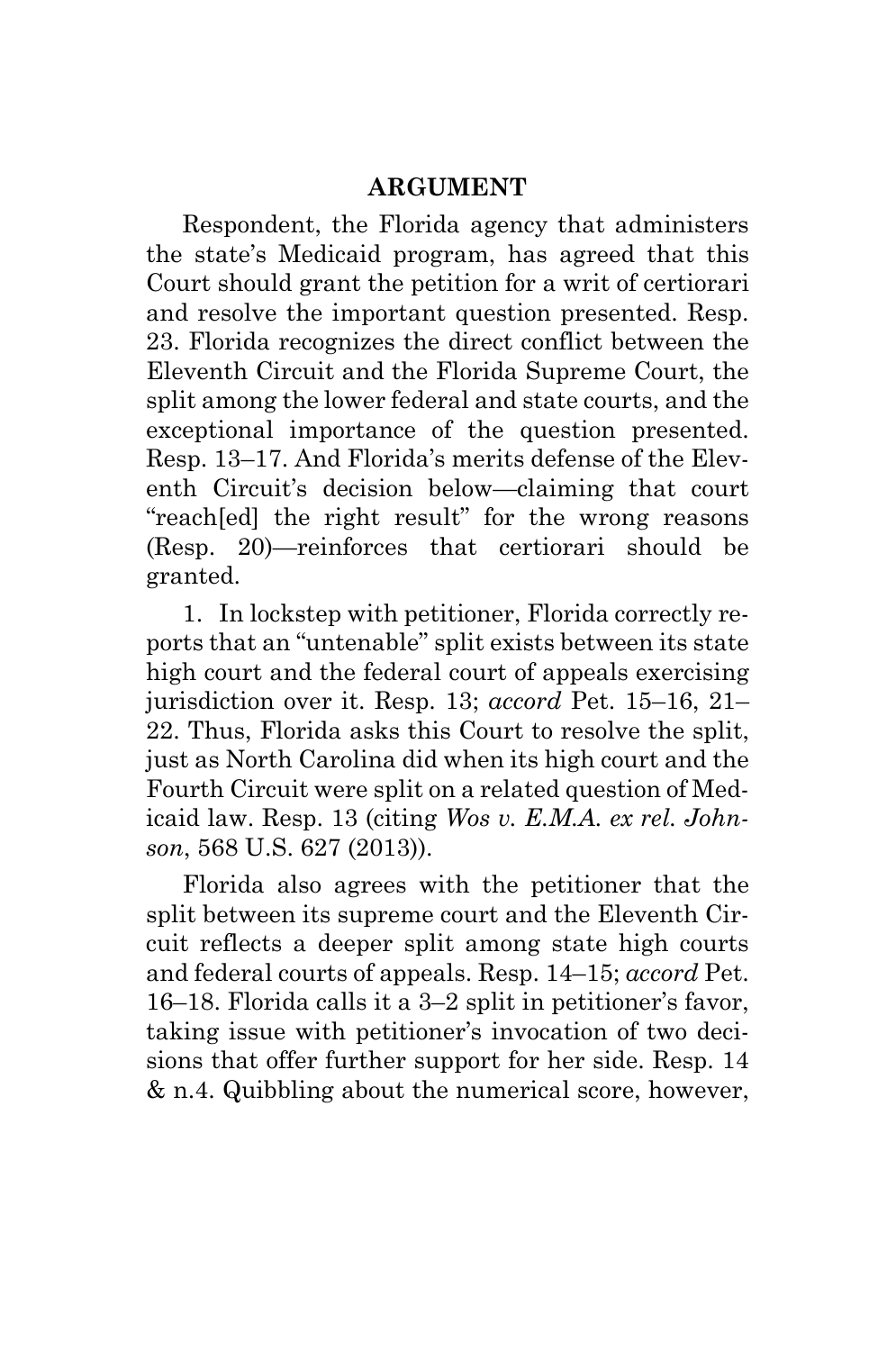is beside the point.<sup>[1](#page-4-0)</sup> What matters is that the parties agree a split exists among state courts of last resort and federal courts of appeals, as well as among other lower federal and state courts. Resp. 14–15; Pet. 18– 19.

2. The parties also agree the case presents an important question (Resp. 15–16; Pet. 1)—though Florida overlooks some areas of importance stressed in the petition.

Florida and the petitioner agree that Florida needs a resolution from this Court because, under the Florida Supreme Court's decision in *Giraldo v. Agency for Health Care Administration*, 248 So. 3d 53 (Fla. 2018), Florida "cannot recover settlement payments designated for future medical care, but under the [Eleventh Circuit's] decision below, it must do so." Resp. 13; *accord* Pet. 21. Other states that must decide which of the conflicting decisions to follow in resolving the constantly recurring question of how much of a tort recovery is subject to a lien likewise need the definitive guidance only this Court can provide. Florida also emphasizes the importance to state Medicaid agencies of

––––––––––––––––––––––––

<span id="page-4-0"></span><sup>1</sup> The petition acknowledged that the Fourth Circuit's decision "did not analyze the applicable statutory provisions," but pointed out that courts in that circuit likely would find the language in the decision explicitly limiting states to recovery from settlement amounts reflecting past medical expenses "highly persuasive, if not binding." Pet. 18 (discussing *E.M.A. ex. rel. Plyler v. Cansler*, 674 F.3d 290, 312 (4th Cir. 2012)). Likewise, the petition explained that the issue was not directly presented in *Doe v. Vermont Office of Health Access*, 54 A.3d. 474 (Vt. 2012), but that the Vermont Supreme Court's reasoning that a state may not assert a lien against a "*recovery* for money not paid by Medicaid," *id*. at 529 (emphasis added), would also bar the lien asserted by Florida here. *See* Pet. 17–18.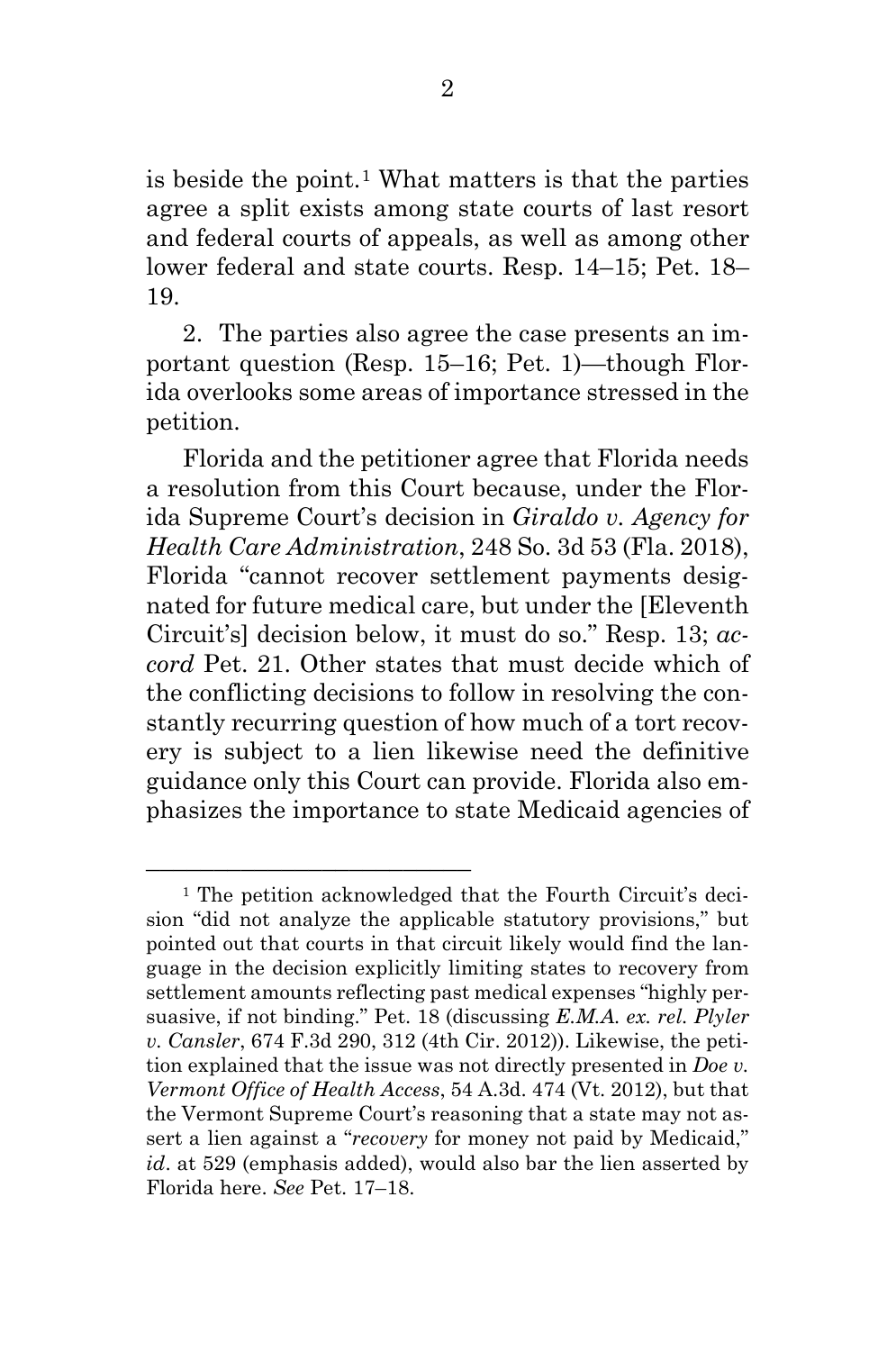the ability to "obtain[] full reimbursement from liable third parties" and the states' interest in "crafting their own rules for tort recovery." Resp. 15–16.

Florida's accounting of the importance of the issue, however, is incomplete because it ignores the substantial property interests of millions of Medicaid beneficiaries that are also at stake. *Cf.* Pet. 23. The Medicaid statute's anti-lien and anti-recovery provisions, 42 U.S.C.  $\S$  1396p(a)(1) & (b)(1), protect these property rights and were a cornerstone of this Court's unanimous *Ahlborn* decision. *See Ark. Dep't of Health and Human Servs. v. Ahlborn*, 547 U.S. 268, 283–86 (2006). Other than a singular passing reference (Resp. 5), Florida does not mention—much less discuss or analyze—these provisions in its response. Subject to exceptions including the one whose scope is at issue here, these provisions direct in part: "No lien may be imposed against the *property* of any individual … on account of medical assistance paid or to be paid on his behalf under the State plan."  $42 \text{ U.S.C.}$  §  $1396p(a)(1)$ (emphasis added). And this Court in *Ahlborn* unanimously rejected the argument that a tort settlement is not "property" owned by the Medicaid beneficiary. *See* 547 U.S. at 285–86. The Court should grant certiorari here not only because of the importance of providing clarity to the States about when they may impose liens on recoveries from liable third parties, but also because of the importance of the federally protected property rights of millions of Medicaid beneficiaries.

3. Florida's merits defense of the Eleventh Circuit's decision further shows why this Court's intervention is necessary. Florida suggests that the Eleventh Circuit—though "reach[ing] the right result" relied on faulty reasoning by "proceed[ing] from the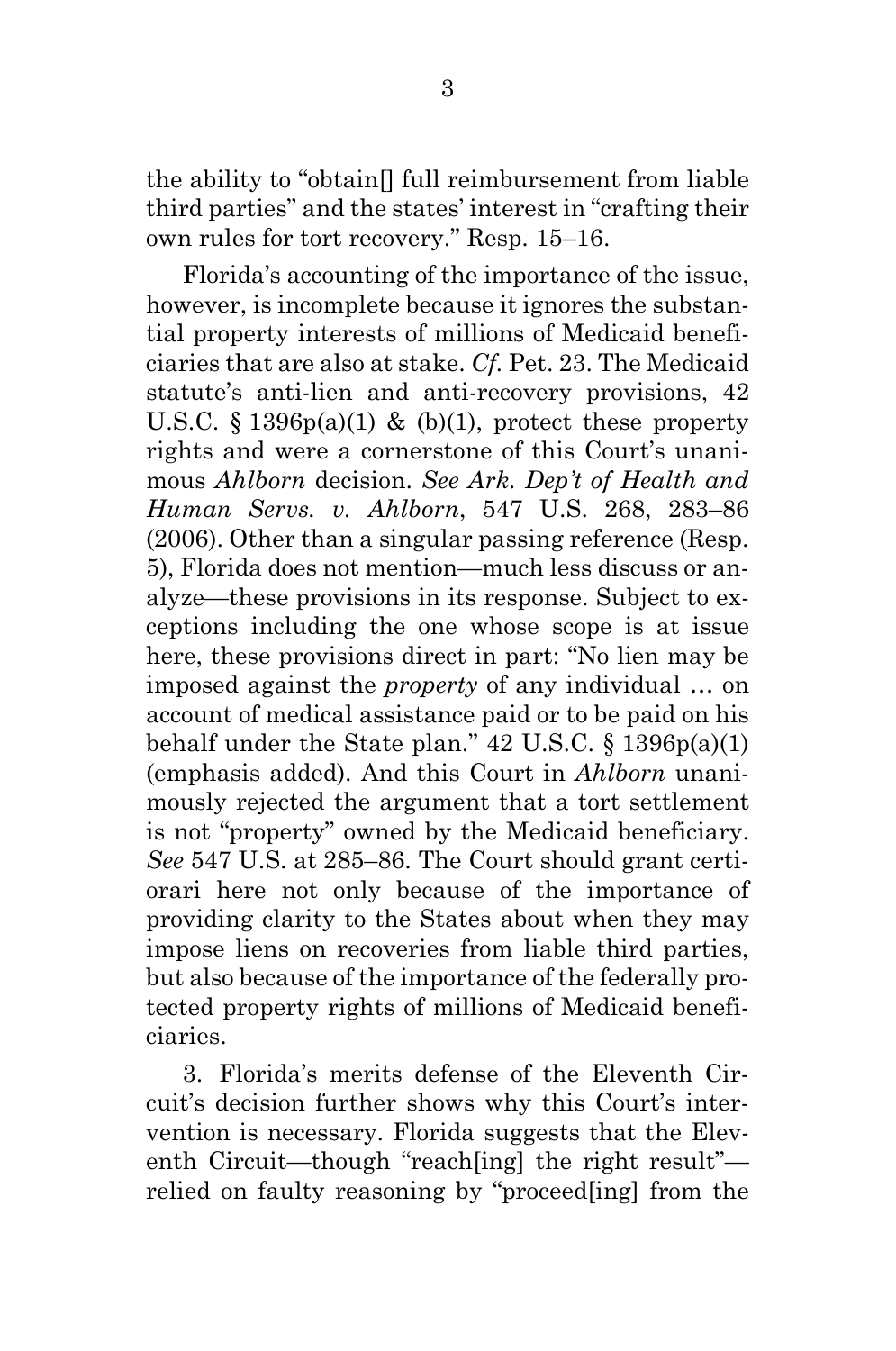premise that Sections 1396a(a)(25)(H) and 1396k both bear on states' right to assignment of tort settlements." Resp. 20. In other words, this case presents not only a disagreement between the Eleventh Circuit and the Florida Supreme Court, but also one between the Eleventh Circuit and the Florida agency that prevailed below. Florida's defense of the outcome below, moreover, underscores the need for review because it cannot be squared with this Court's unanimous *Ahlborn* decision.

According to Florida, "a number of lower courts" including *both* the Eleventh Circuit and the Florida Supreme Court—have incorrectly presumed that 42 U.S.C.  $\S$  1396a(a)(25)(H) "limits states' right to assignment" of tort settlements. Resp. 18. Contrary to the Eleventh Circuit's reasoning, Florida reasons that this payment-recovery provision "addresses only states' subrogation rights as to insurers and similar third parties." *Id*. Thus, Florida further reasons, the payment-recovery provision "does not restrict a state's authority to recover by assignment part of a recipient's tort settlement" under "a state's broad right" per the assignment/cooperation provision (42 U.S.C. § 1396k(a)–(b))—"to require a recipient to assign it medical payments that she has received from a tortfeasor." *Id.* at 18–19. In contrast to the sharp distinction drawn by Florida between the payment-recovery and assignment/cooperation provisions, this Court in *Ahlborn* said the two provisions "echol" one another. 547 U.S. at 281.

Florida's argument—not adopted by the Eleventh Circuit—also contradicts *Ahlborn* in other ways. For example, Florida asserts that "when a tortfeasor pays out a settlement," the payment-recovery provision does not apply because the tortfeasor "is *not* a third